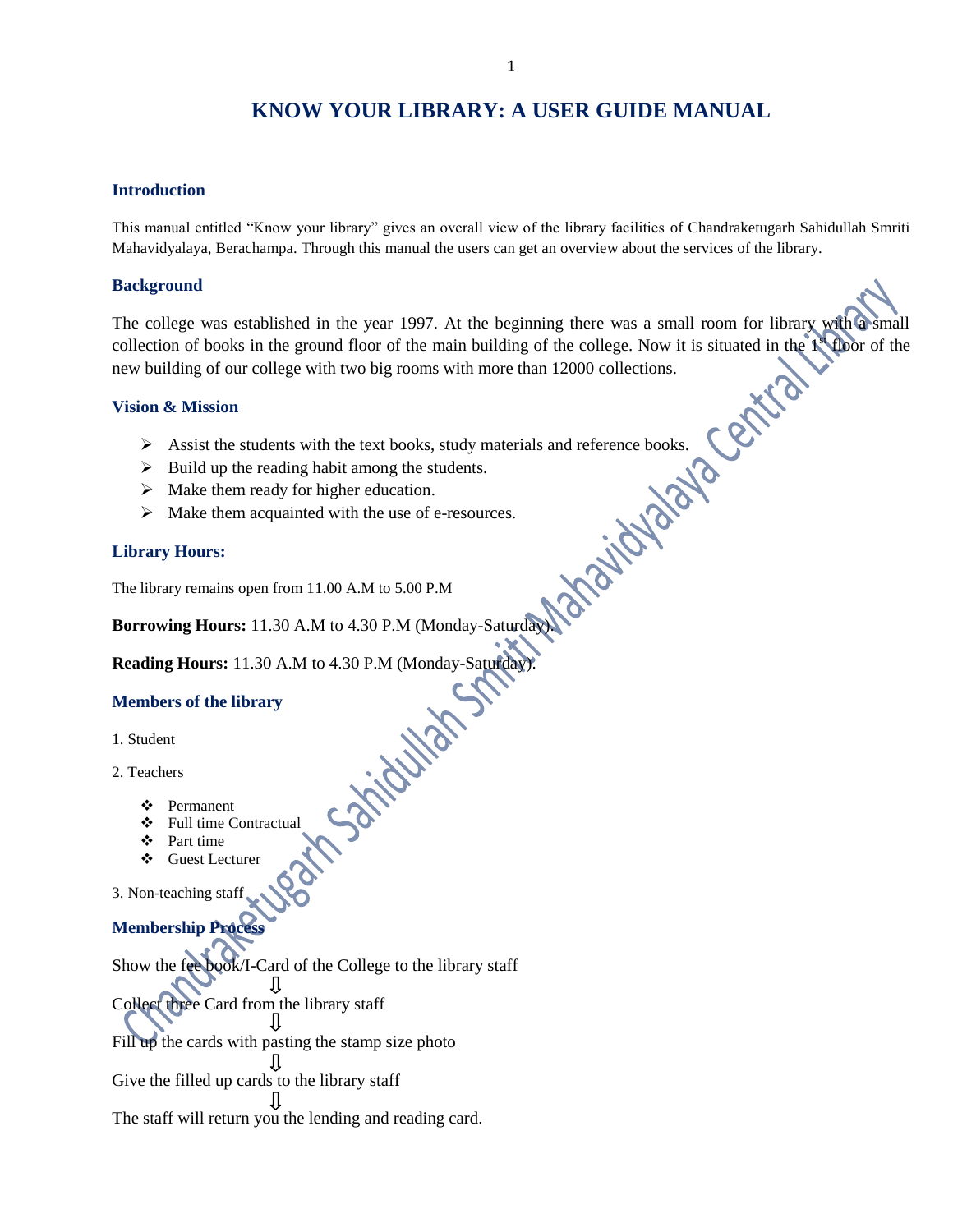## **Borrowing privileges of the members**

| <b>Category of Members</b>              | <b>Number of Books   Period for Loan</b><br>for Loan |         |
|-----------------------------------------|------------------------------------------------------|---------|
| Students(H)                             |                                                      | 15 days |
| Students(P)                             |                                                      | 15 days |
| <b>Faculty Members (Permanent)</b>      | $\overline{4}$                                       | 1 month |
| Faculty Members (Full-Time Contractual) | 4                                                    | 1 month |
| <b>Faculty Members</b> (Part-Time)      | 4                                                    | 15 days |
| <b>Faculty Members (Guest)</b>          | 4                                                    | 15 days |
| Non-Teaching Staff                      | ာ                                                    | 20 days |

#### **Library Clearance**

All  $1<sup>st</sup>$  year and  $2<sup>nd</sup>$  year students have to return all books and collect clearance certificate before form fill up of university Examination (Part-I & Part-II). The  $3^{rd}$  year students have to submit their library cards before form fill up of university Examination(Part-III) and library clearance certificate should be collected accordingly.

# **Library awareness as well as orientation program**

**Student Orientation Programme:** Every year after the admission of the students we organize an orientation programme for the new users of our college. In this programme we give them some information about our library collections and services and guide them how to use the library.

**Staff Orientation Programme:** we also organize staff orientation programme for the teaching and non-teaching staff of the library to make them aware about the new services offered by us.

**Workshop for Skill Development of Library Staff:** We arrange workshop for the skill development of the library staff for traditional services as well as technical services through KOHA library Automation Software. The library staff are given training to use e-resources to help the teachers and students for their required information.

# **Library Services**

# **Searching catalogue through OPAC**

The students of  $1<sup>st</sup>$  year and  $2<sup>nd</sup>$  year are not permitted for accessing in the stack room. For the bibliographic details of the required books in the library they can search Koha OPAC through the terminals kept for them in central library. The process of searching is given below:

Double click on KOHA-OPAC icon on Desktop

Go to Search option

Select Title/Author/Subject/Accession No./Series/Call No. from the Drop Down menu Л

Write the title/Author/Subject/Call No. /Accession No. of the book

# **Open Access Facility**

Staff of the college and  $3<sup>rd</sup>$  year students can browse the shelves for their required books.

# **Lending Service**

The required books are issued in Koha automated system by scanning the barcode of the books and the barcode of the member cards through barcode reader.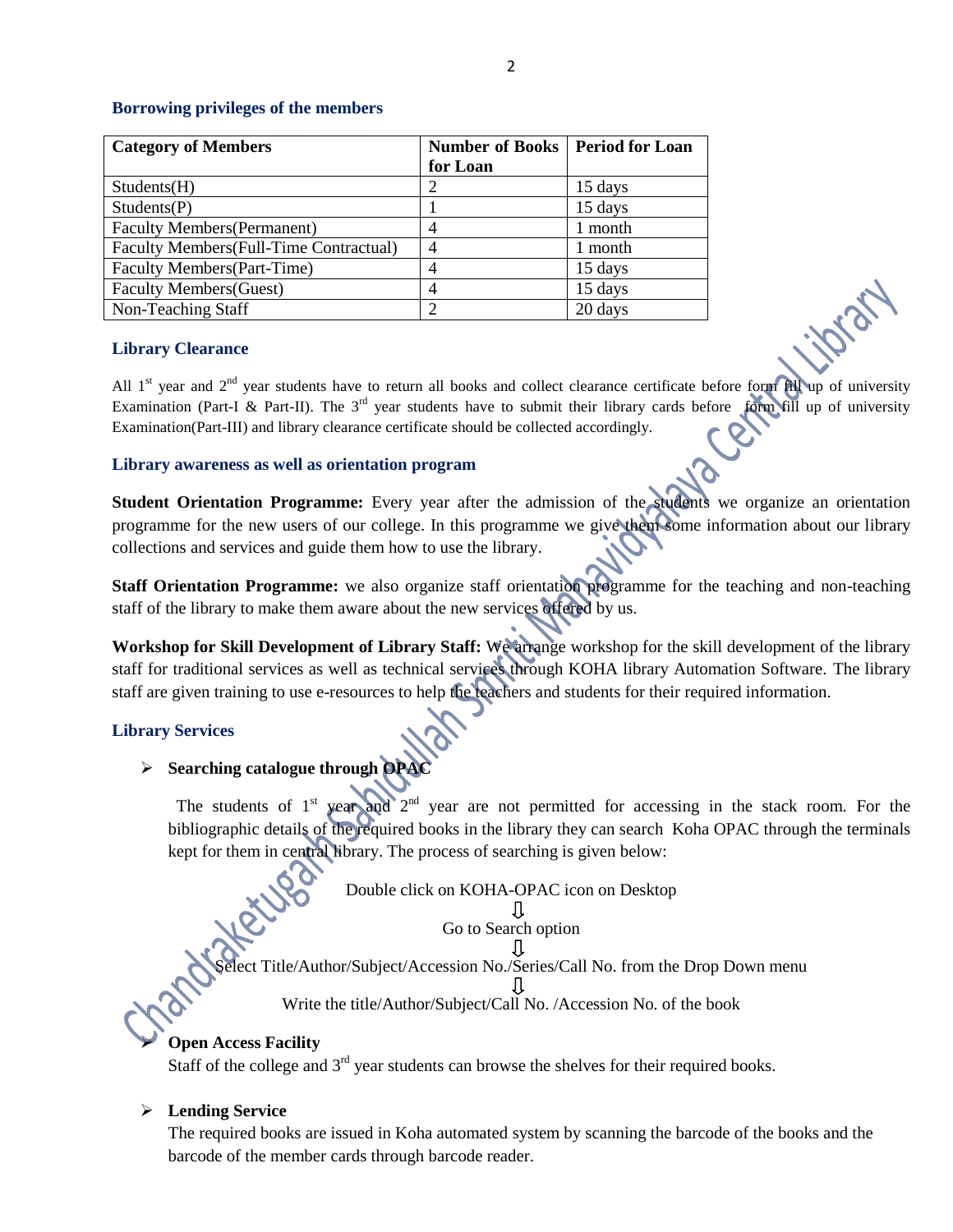Search the OPAC for required books Fill up the requisition slip kept in the circulation desk Give the requisition slip to the library staff Jl Deposit lending card to take the book for home issue.



#### **Reading Room**

There are two reading sections in the Central Library. One section is for Faculties of our college. The teachers can consult the text books, reference books, printed as well as e-journals in the reading room. Another is for students of our college. They can consult the text book, reference books, journals, career guidance books etc here. There are 3 daily and 3 weekly newspapers also. There are different collections like Tagore's Collection, Literary Collection, Biography Collection, Religious Books Collection and Career Guidance Books Collections.



#### **New Arrivals Display**

There is a new arrivals display rack where the newly arrived books and non-book materials are displayed. A list of new books has also been given to the notice board in front of the Central Library.

# **Periodical Section**

In periodical section there are different types of journals on different subject related to our respective departments. The journals are not for loan or home issue. The members can read them sitting in the reading room.

#### **Digital Section**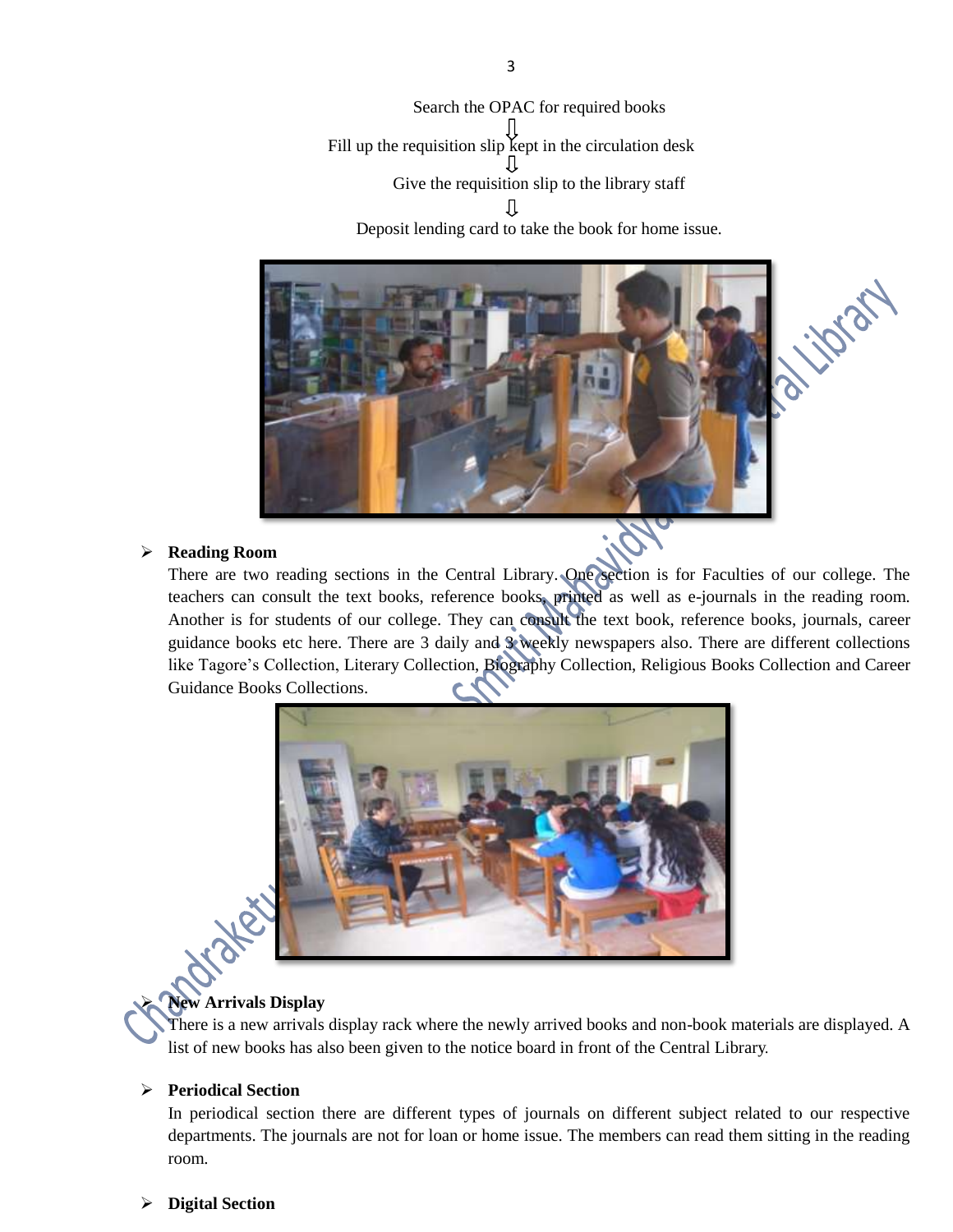There is a digital section for our students to access e-books and e-journals of different subjects. In this section the students can also access the e-contents and audio-visual materials like documentary films on different subject areas stored in CD,DVDs. The students as well as staff can also surf the internet for various informative purpose for their study or work.



Our college has taken membership of the NLIST Consortia of INFLIBNET to access e-journals and ebooks.

| N-LIST<br><b>National Library and Information Services</b><br><b>Infrastructure for Scholarly Content</b><br>anative cerease to wrecolving for rollages in inclin-<br><b>INFLIGHET</b> |               |  |                                                       |                                                                      |                                            |  |                                                                                                                           |  |  |  |         |
|----------------------------------------------------------------------------------------------------------------------------------------------------------------------------------------|---------------|--|-------------------------------------------------------|----------------------------------------------------------------------|--------------------------------------------|--|---------------------------------------------------------------------------------------------------------------------------|--|--|--|---------|
|                                                                                                                                                                                        | <b>Home 3</b> |  |                                                       |                                                                      |                                            |  | About   Members   E-Researces   How to 3667   Operation   UsesQuate/help   Register   College-Status   Search   Dewnloads |  |  |  |         |
|                                                                                                                                                                                        |               |  |                                                       |                                                                      |                                            |  |                                                                                                                           |  |  |  | Ingelat |
|                                                                                                                                                                                        |               |  |                                                       |                                                                      | List of E-resources under N-LIST Programme |  |                                                                                                                           |  |  |  |         |
|                                                                                                                                                                                        |               |  | Click on the resource to get Fulltest Access          |                                                                      |                                            |  |                                                                                                                           |  |  |  |         |
|                                                                                                                                                                                        |               |  |                                                       | Chamos Installation (31 adv. and 17 years buildies sound             |                                            |  |                                                                                                                           |  |  |  |         |
|                                                                                                                                                                                        |               |  |                                                       | Closed favors (1) title and 11 years willing buildisk second         |                                            |  |                                                                                                                           |  |  |  |         |
|                                                                                                                                                                                        |               |  |                                                       | Countings then entry Press (224 MHz) and 10 years backfilled access) |                                            |  |                                                                                                                           |  |  |  |         |
|                                                                                                                                                                                        |               |  | Constrates Con (214 (Sec 19th 18 yrs building)        |                                                                      |                                            |  |                                                                                                                           |  |  |  |         |
|                                                                                                                                                                                        |               |  | Chastoon of Physics (of lifts) and econy finis Vol 10 |                                                                      |                                            |  |                                                                                                                           |  |  |  |         |
|                                                                                                                                                                                        |               |  |                                                       | Othind taxenity free (3M min exil 17 years betallin room)            |                                            |  |                                                                                                                           |  |  |  |         |
|                                                                                                                                                                                        |               |  |                                                       | Piler at Israer of Classico (19 titles and 19 years backlike access) |                                            |  |                                                                                                                           |  |  |  |         |
|                                                                                                                                                                                        |               |  | ----                                                  |                                                                      |                                            |  |                                                                                                                           |  |  |  |         |

There is also Directory of Open Access Books and Directory of Open Access Journals.

| directory of<br>apen access<br>books                                                                                            |                                                                           | DIRECTORY OF<br><b>OPEN ACCESS</b><br><b>JOURNALS</b><br>the same fourth-out and the same state information of                                                                                                                                                                                                                                                                                                                                                                                    | <b>SHOP</b>                                                                                         |
|---------------------------------------------------------------------------------------------------------------------------------|---------------------------------------------------------------------------|---------------------------------------------------------------------------------------------------------------------------------------------------------------------------------------------------------------------------------------------------------------------------------------------------------------------------------------------------------------------------------------------------------------------------------------------------------------------------------------------------|-----------------------------------------------------------------------------------------------------|
|                                                                                                                                 | Milwest of the WLA/W/W.<br>Class Americans dist.<br>English +<br>$\alpha$ | <b>Browse Subjects</b><br>bushels and that artified air categories comp the Union of Escapere Charolination You can write tops a busined<br>(d) the boy below in 1935 My alread of the may b) algored and tological column 1 bottom at a science will considere<br>between of students very with its than two starting of the company and the company of the company of the company of the company of the company of the company of the company of the company of the company of the company of t | <b>B. Mill Automobile</b><br>3.700 vehiclobks at Artists the<br>T26 Countries<br>P.530.756-Attribut |
|                                                                                                                                 | <b>ARILL</b>                                                              | manufacturers.<br>and the company's company's com-<br>Suitar a subsect how the new<br>+ all Astrofee                                                                                                                                                                                                                                                                                                                                                                                              | <b>TIME</b><br>Instanting rath DSA<br>Cases Australe Municipes                                      |
| Search<br>Brawer<br>FALL: SHOWOOT<br>DOMINIA<br>For publishers.<br><b>1999</b><br>the property and the property of the property | About Contact<br>Cityl rights formerly                                    | - 12 Aprintines Element<br>$ \frac{1}{2}$ Alered cutses.<br>- all Aquaculture Prehasing, Augüng<br>- All Falestin                                                                                                                                                                                                                                                                                                                                                                                 | <b>Hand Promised</b><br><b>Counting Headquay</b><br><b>12 Have Comments Francis</b>                 |
| By milikitur-<br>By this<br>Har sadidated:                                                                                      |                                                                           | 11 All Herman works<br>THE REAL FIRMS                                                                                                                                                                                                                                                                                                                                                                                                                                                             | <b>Management</b>                                                                                   |
| 1 tol Marc staching web.                                                                                                        |                                                                           | and characters and an advertising<br>All Preferential is dealer as painting determined assessment                                                                                                                                                                                                                                                                                                                                                                                                 | They positively an impression<br>the sames                                                          |
| By alphabets<br>850000000000000000000000000000                                                                                  |                                                                           | and historically<br>All Fina level                                                                                                                                                                                                                                                                                                                                                                                                                                                                | They selected                                                                                       |
| Directory of Open access Rooke is provided by 19900 Foundation in possession with increase fixed                                | (2) Internation Fished                                                    | and Garment Models<br>- 12 Gargenstey Andrewsings Thorndom<br>To throw classes and labels of farms.                                                                                                                                                                                                                                                                                                                                                                                               |                                                                                                     |

#### **Reference Service:**

There is a rich collection of reference sources useful for students as well as faculties also. There are a good collection of general reference books as well as subject specific reference books like handbook of Agriculture, dictionary on specific subjects.